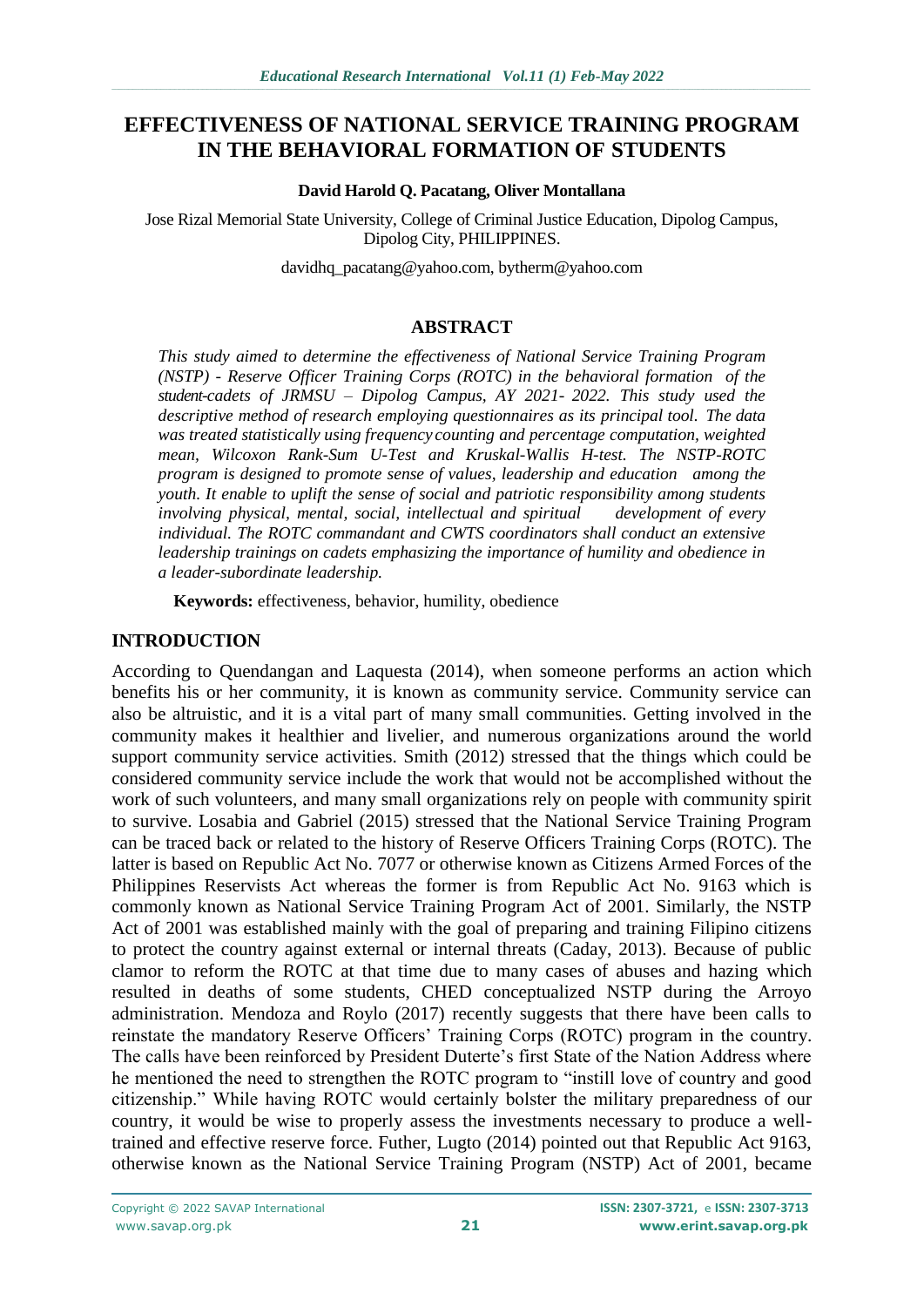Congress' answer to the clamor for change in the ROTC program. Under the NSTP Program, both male and female college students of any baccalaureate degree course or technical vocational course in public or private educational institutions are obliged to undergo one of three program components. These are Reserve Officers Training Corps (ROTC), Literacy Training Service (LTS), and Civic Welfare Training Service (CWTS). ROTC was designed to provide military training to tertiary level students in order to train and mobilize them for national defense preparedness. The law provides that the prime duty of the government is to serve and protect its citizens. In turn, it shall be the responsibility of all citizens to defend and secure the state and in fulfillment thereof, the government may require each citizen to render personal, military or civil service. Balmeo et. al. (2015) averred that national service does not simply mean "serving the public"; it means serving the public under particular political and economic institutions. Caballero and Fronda (2015) pointing out that NSTP addresses the need for national program of youth development and mobilization for the task of nation building. In view of the said scheme and aims, the program exists and operates in the context of education and national security systems, both of which are important parts of the larger system of national development and security policies. These kind of national services, which are integrated with the respective educational systems of each country, are forms of servicelearning. Service-learning may be defined as an approach integrating community services with instruction to apply what students have learned inside the classroom to the real world context in order to concretize learning and to strengthen civic and community responsibilities. Service learning is about hands-on participation in community-based projects. Crisostomo et. al. (2016) stressed that the primary purpose of this study is to ascertain the benefits of the National Service Training Program (NSTP) implementation and to identify the problems encountered by its implementers. Results showed that the benefits derived from the program were topped by enhancement of skills on basic leadership with emphases on the ability to listen and ability to communicate which were rated very important and very much benefited among other training aspects of the program. Results also revealed that students are aware of the importance of physical, mental and social health as well as the observance of proper hygiene for overall sense of well-being. Hence, the researchers wanted to determine the importance of National Service Training Program (NSTP) of Reserve Officer Training Course (ROTC) on the effectiveness in the behavioral formation of cadet-students of JRMSU – Dipolog Campus, Dipolog City, this AY 2021-2022. This study is anchored on RA 9163 (2002) known as the National Service Training Program. As provided for in Section 4 of the aforementioned law, that the National Service Training Program is composed of three different components. The NSTP had three (3) components, namely; the Civil Welfare Training Service (CWTS), the National Service Training Program (NSTP) and the Reserved Officer Training Corps (ROTC). The Civic Welfare Training Service (CWTS) is geared towards activities that have social impact through activities that could contribute to "health, education, environment, entrepreneurship, safety, recreation and morals of the citizenry", thus the CWTS component of the NSTP stressed the importance of youth involvement in broad programs or activities that will benefit the people in the community. While the CWTS focused on programs to enhance the living conditions of the people. This program component is designed to provide students with activities contributory to the general welfare and betterment of life of the members of the community especially those developed to improve social welfare services. Thus it specializes in the education of the people strengthening the education sector to empower the people. The goal of the law and of the program is to harness the strength and capacity of the youth to contribute to nation-building, thus the National Service Training Program was created to enlist CWTS graduates which is also equivalent to the Citizen Armed Force of the ROTC (Sec.2, Revised IRR of the NSTP, 2002).This study aimed to determine the effectiveness of National Service Training Program (NSTP) of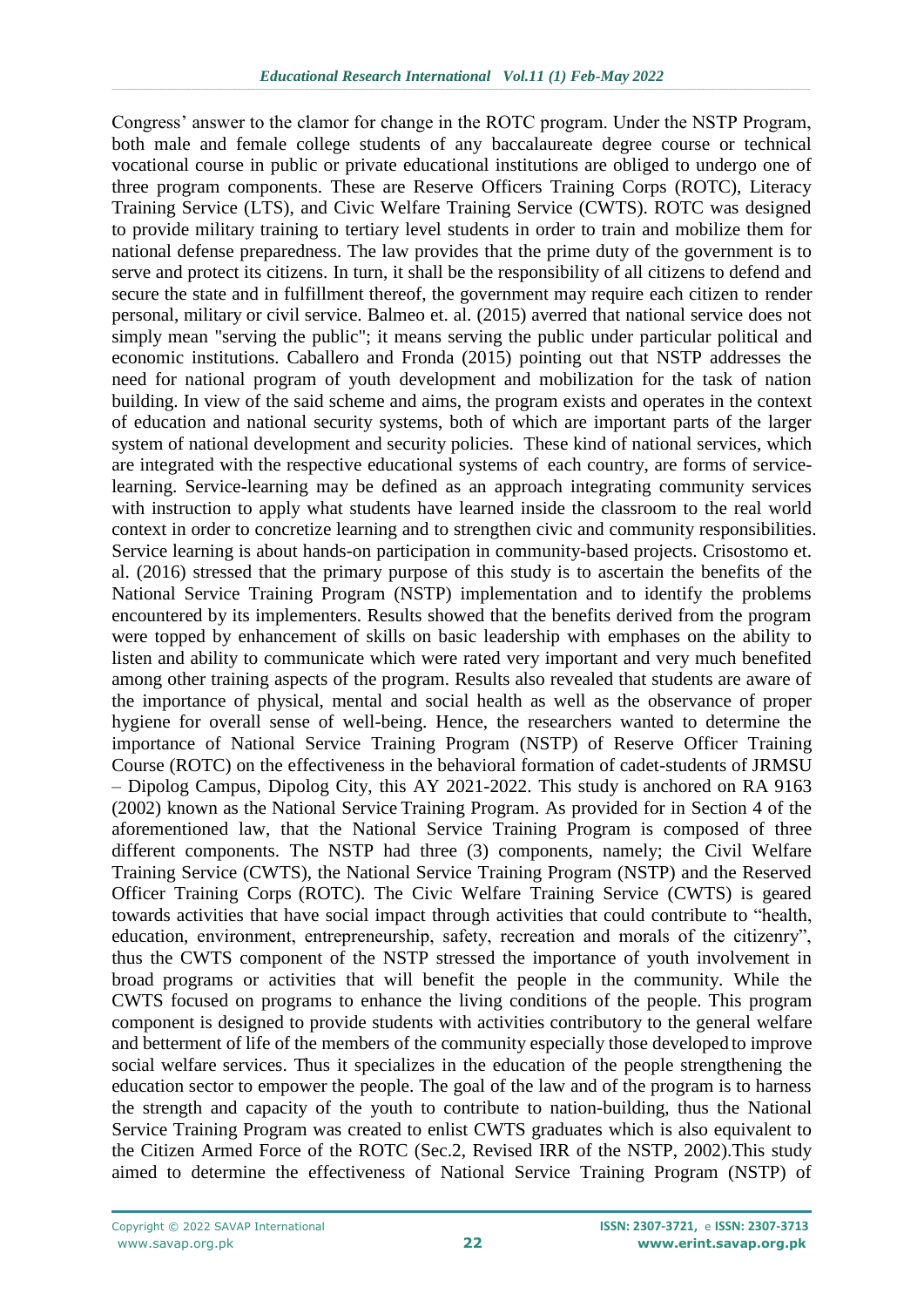Reserve Officer Training Course (ROTC) in the behavioral formation of the cadets in JRMSU – Dipolog Campus criminology students, this academic year 2016- 2017. This study sought answers to the following questions:(1) What is the profile of the respondents in terms of: Age; Gender; Place of Origin; Religion; Socio-Economic Status; and Parents' Educational Attainment?; (2) How effective is the NSTP-ROTC to the behavioral formation of the cadets?; and (3) Is there a significant difference on the effectiveness of the NSTP-ROTC to the behavioral formation when grouped according to their profile?

### **RESEARCH DESIGN AND METHODS**

The descriptive method of research was used in the study employing the checklist questionnaire in gathering the data. Further, this study used purposive sampling method and the data were analyzed and interpreted to prove the relevancy of the study. The respondents of the study were the one hundred (100) criminology students (both elements and advanced) who are officially enrolled in NSTP subject in the second semester 2021-2022. Frequency Counting and Percentage was utilized to establish the profile, i.e., age, sex, place of origin, religion and socio-economic status of the respondents. Weighted Mean measures the central tendency to determine the effect of NSTP-ROTC to the behavioral formation of the cadets in JRMSU – Dipolog Campus criminology students. Wilcoxon Rank- Sum U test was used to compare the existence of difference between the effect of NSTP-ROTC to the behavioral formation of the cadets in JRMSU-Dipolog Campus criminology students when respondents were grouped according to their gender and religion. Kruskal-Wallis H-test was used to compare the existence of difference among the effect of NSTP-ROTC to the behavioral formation of the cadets in JRMSU-Dipolog Campus criminology students when respondents were grouped to their age, parents' occupation and parents' educational attainment.

|                     | <b>Gender</b> |               |                |            |  |
|---------------------|---------------|---------------|----------------|------------|--|
| Age                 | <b>Male</b>   | <b>Female</b> | <b>Total</b>   | Percentage |  |
| Below 16 years old  | 4             | 1             | 5              | 5.00%      |  |
| $16 - 18$ years old | 13            | 6             | 9              | 19.00%     |  |
| $19 - 21$ years old | 40            | 15            | 55             | 55.00%     |  |
| $22 - 24$ years old | 14            | 3             | 17             | 17.00%     |  |
| Above 25 years old  | 3             | 1             | $\overline{4}$ | 4.00%      |  |
| <b>Total</b>        | 74            | 26            | <b>100</b>     | 100.00%    |  |
| Percentage          | 74.00%        | 26.00%        | 100.00%        |            |  |

#### **RESULTS AND DISCUSSIONS**

**Table 1. Profile of the Respondents in terms of Age and Gender**

Table 1 shows the profile of the respondents in terms of age and gender. The data stressed that most of the respondents were within the age range of  $19 - 21$  years old which implies that most of the criminology students enrolled in NSTP of ROTC program were young adult. On the other hand, most of the respondent were male as compared to female which implies that most of the criminology students enrolled in NSTP of ROTC program were male.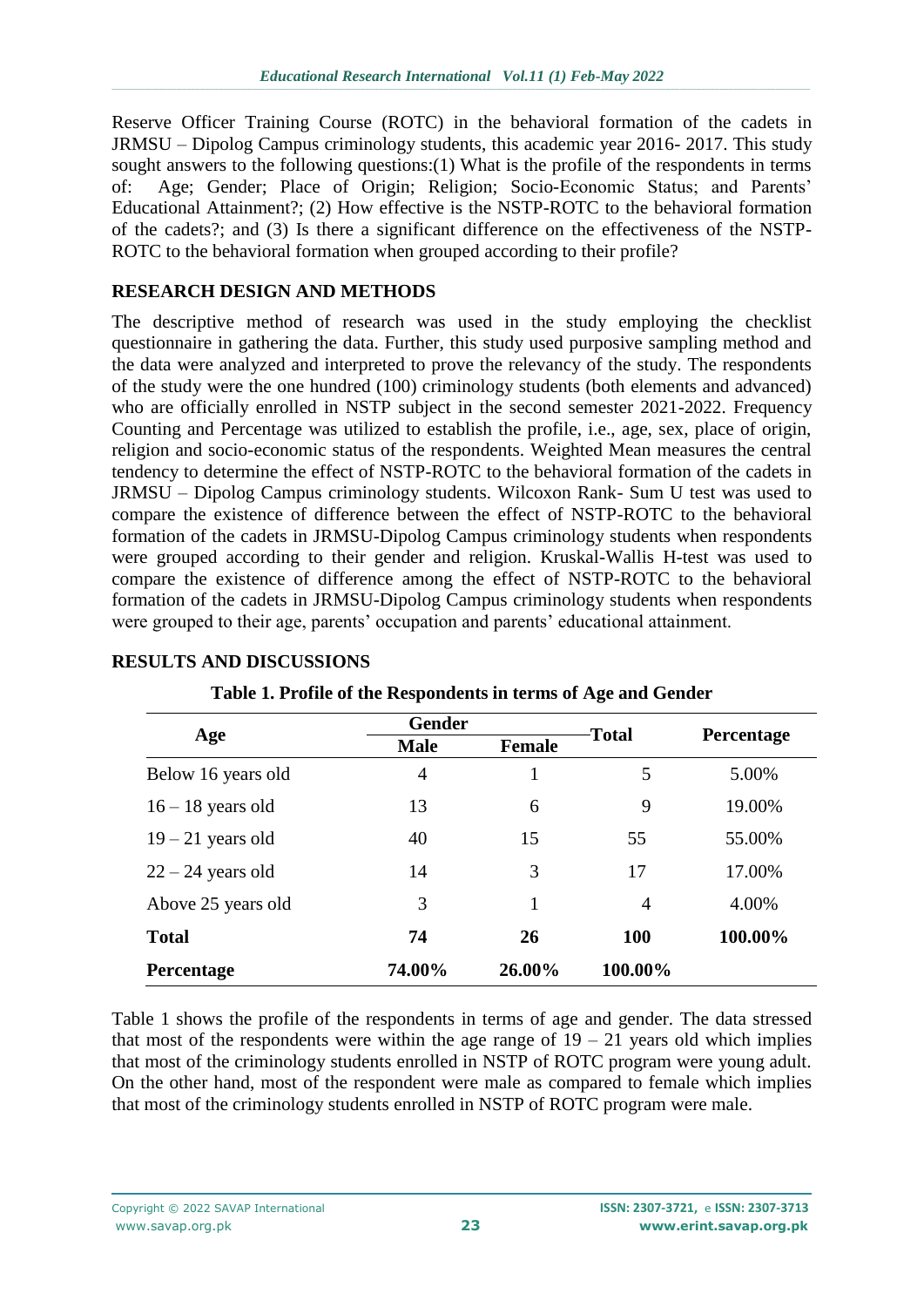| <b>Religion</b>       | <b>Place of Origin</b> |           |              | <b>Total</b> | <b>Percentage</b> |
|-----------------------|------------------------|-----------|--------------|--------------|-------------------|
|                       | <b>Urban</b>           | Sub-Urban | <b>Rural</b> |              |                   |
| Roman Catholic        | 31                     | 3         | 26           | 60           | 60.00%            |
| Seventh Day Adventist |                        | 0         | 3            | 8            | 8.00%             |
| Islam                 | 2                      |           | 2            | 5            | $5.00\%$          |
| <b>UCCP</b>           | 7                      | 0         | $\Omega$     | 7            | 7.00%             |
| Iglesiya Ni Kristo    | 3                      | 0         |              | 10           | 10.00%            |
| Other                 | 3                      |           | 6            | 10           | 10.00%            |
| <b>Total</b>          | 51                     | 5         | 44           | <b>100</b>   | 100.00%           |
| <b>Percentage</b>     | 51.00%                 | 5.00%     | 44.00%       | 100.00%      |                   |

### **Table 2. Profile of the Respondents in terms of Religion and Place of Origin**

Table 2 shows the profile of the respondents in terms of religion and place of origin. The data stressed that most of the respondents were Roman Catholics. On the other hand, most of the respondents were living in urban area followed closely by those living in the rural area as compared to those respondents who were living in the sub-urban area.

| <b>Socio-Economic Status</b> | <b>Father</b>  | <b>Percentage</b> | <b>Mothers</b> | Percentage |
|------------------------------|----------------|-------------------|----------------|------------|
| Work in the Government       | 24             | 24.00%            | 8              | 8.00%      |
| Work in private sector       | 5              | 5.00%             | $\overline{2}$ | 2.00%      |
| <b>Engage in Business</b>    | 7              | 7.00%             | 12             | 12.00%     |
| OFW/OCW                      | 7              | 7.00%             | 12             | 12.00%     |
| <b>Practicing Profession</b> | 2              | 2.00%             | 4              | 4.00%      |
| Privately                    |                |                   |                |            |
| Farming/Fishing/Driving      | 42             | 42.00%            | 23             | 23.00%     |
| Unemployed                   | 9              | 9.00%             | 31             | 31.00%     |
| Others                       | $\overline{4}$ | 4.00%             | 8              | 8.00%      |
| <b>Total</b>                 | 100            | 100.00            | 100            | 100.00%    |

**Table 3. Profile of the Respondents in terms of Parents' Socio-Economic Status**

Table 3 shows the profile of the respondents in terms of parents' socio-economic status. The findings stressed that most of the respondents' father were engage in farming, fishing and driving. On the other hand, most of the respondents' mother were unemployed followed by those engage in farming/fishing/driving as compared to those respondents' mother who were working in private sector.

#### **Table 4. Profile of the Respondents in terms of Parents' Educational Attainment**

| <b>Parent Educational</b>         | <b>Father</b>  | <b>Percentage</b> | <b>Mothers</b> | Percentage |
|-----------------------------------|----------------|-------------------|----------------|------------|
| <b>Attainment</b>                 |                |                   |                |            |
| <b>Elementary Level/Graduate</b>  | 21             | 21.00%            | 9              | 9.00%      |
| <b>High School Level/Graduate</b> | 29             | 29.00%            | 40             | 40.00%     |
| <b>Secondary Post Graduate</b>    | 4              | 4.00%             | 8              | 8.00%      |
| College Level                     | 30             | 30.00%            | 24             | 24.00%     |
| Bachelor's Degree Holder          | 10             | 10.00%            | 8              | 8.00%      |
| Masterand/Master's Degree         | 2              | 2.00%             | 6              | 6.00%      |
| Doctorand/Doctor's Degree         | $\overline{4}$ | 4.00%             | 5              | 5.00%      |
| <b>Total</b>                      | 100            | 100.00            | 100            | 100.00%    |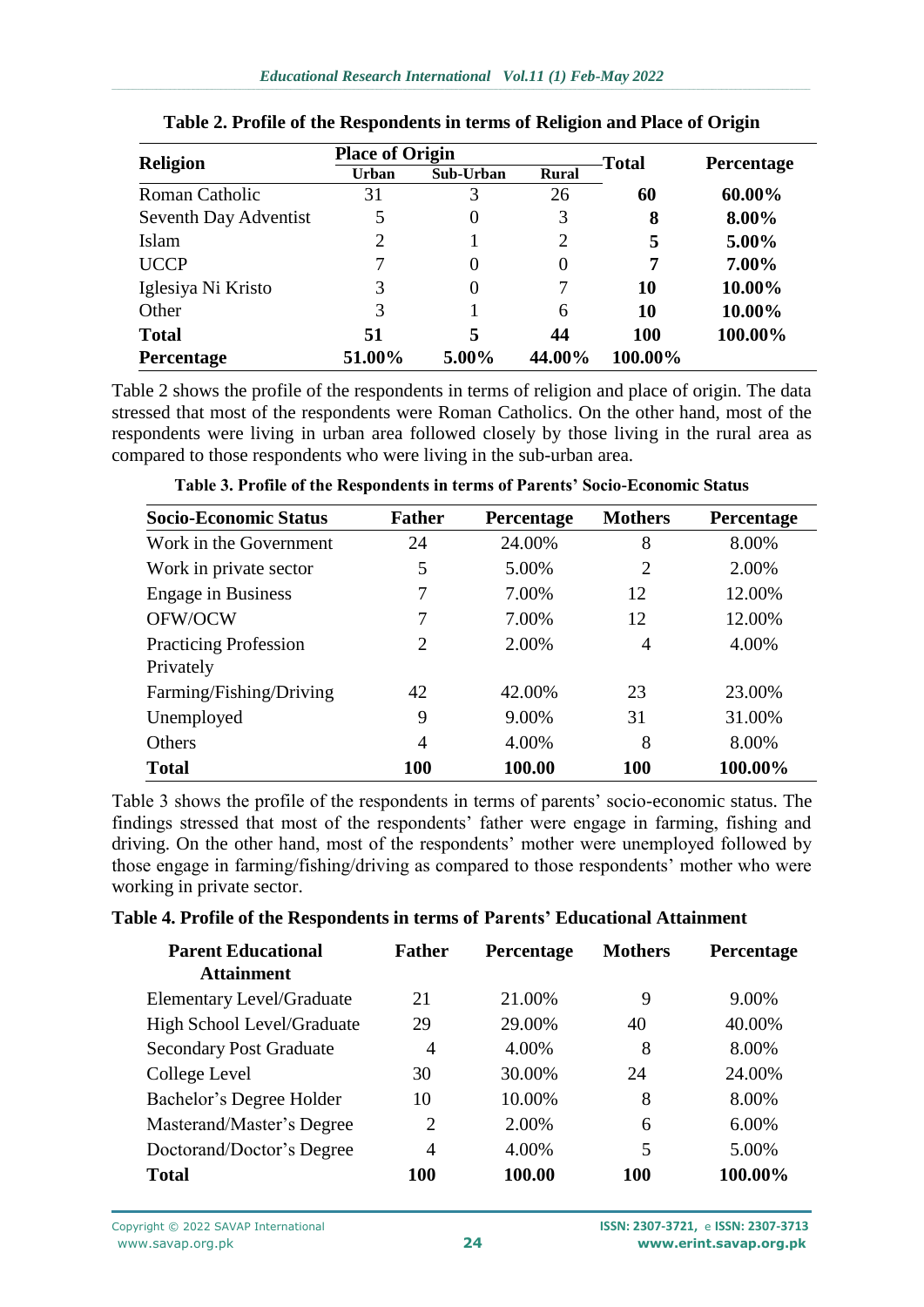Table 4 shows the profile of the respondents in terms of parental educational attainment. The findings stressed that most of the respondents' fathers' educational attainment were college level which implies that students' fathers were highly educated. Most of the respondents' mothers' educational attainment were high school level/graduate which implies that most of the students' mothers were fairly educated.

| <b>Perceived Effect of NSTP To Behaviour of</b><br><b>Criminology Students</b> | Mean  | <b>Interpretation</b> |
|--------------------------------------------------------------------------------|-------|-----------------------|
| 1. Helps in self-improvement.                                                  | 4.06  | <b>MO</b>             |
| 2. Enhances spirit of patriotism and nationalism.                              | 3.94  | MO                    |
| 3. Promotes physical well-being.                                               | 4.03  | <b>MO</b>             |
| 4. Promotes morality.                                                          | 3.96  | <b>MO</b>             |
| 5. Promotes spirituality.                                                      | 3.89  | <b>MO</b>             |
| 6. Promotes maturity.                                                          | 4.01  | <b>MO</b>             |
| 7. Promotes the value of humility and obedience.                               | 4.10  | <b>MO</b>             |
| 8. Promotes sense of innovation.                                               | 3.93  | <b>MO</b>             |
| 9. Promotes sense of volunteerism.                                             | 3.87  | MO                    |
| 10. Promotes ethical standard.                                                 | 3.83  | <b>MO</b>             |
| Average Weighed Mean                                                           | 3.962 | <b>Much Observe</b>   |

**Table 5. Effectiveness of NSTP-ROTC to the Behavioral Formation of the Cadets**

Table 5 shows the perceived effect of NSTP to behavior of criminology students. The findings stressed that most of the respondents favored promotes the value of humility and obedience which implies that students become more aware on the value of humility and obedience. The findings gained support by Dioko (2010) pointing on the fact that intensive character formation is therefore one advantage ROTC has over the other NSTP features. In the process, he learns the value of humility and obedience to authority along with team work and collaborative spirit. Further, Emit et. al. (2014) pointed out that NSTP was implemented to develop and promote the physical, moral, spiritual, intellectual and social well-being of the students and focuses on activities that promote literacy, leadership, education and health to the community.

**Table 6. Difference between the Effectiveness of NSTP-ROTC to the Behavioral Formation of the Cadets When Grouped by Age**

| Age                            | <b>Mean</b> | df | $\alpha$ | $\rm{Cri}$ $\rm{x}^2$ | Comp<br>$\mathbf H$ | <b>Action</b> |
|--------------------------------|-------------|----|----------|-----------------------|---------------------|---------------|
| 18 years old or younger 4.1069 |             |    |          |                       |                     | $H_0$         |
| $19 - 21$ years old            | 3.9327      |    | 0.05     | 5.991                 | 1.501               | Accepted      |
| 22 years old or older          | 3.8762      |    |          |                       |                     |               |

Table 6 shows the difference between the effectiveness of NSTP-ROTC to the behavioral formation of the cadets when group by age. Thus, the effectiveness on the behavioral formation through the NSTP-ROTC program transcends individual biological age and that everybody can be affected by the same as long as the cadet submit himself through active participation of the NSTP-ROTC program. The findings gain support from the study of Losabia and Gabriel (2015) observing significant relationship between students' participation in service-learning and adherence to the core values. However, the findings of Losabia and Gabriel do not reflect that there is different effect in every age level.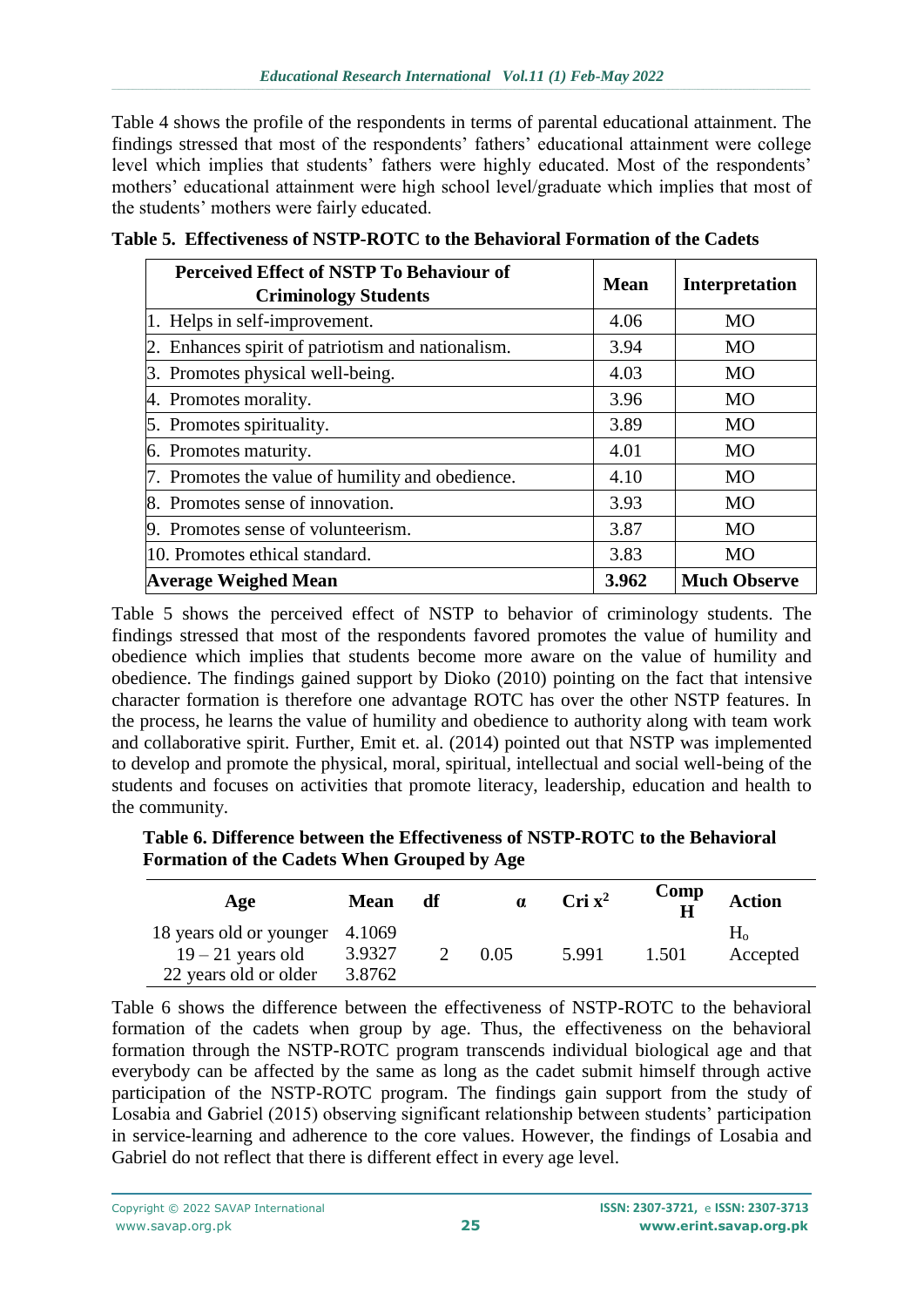| <b>Sex</b> | <b>Mean</b> | df | $\alpha$ | Cri U  | Comp U Action |          |
|------------|-------------|----|----------|--------|---------------|----------|
| Male       | 3.8901      | 74 | 0.05     | 710.00 | 743.50        | $H_0$    |
| Female     | 4.1692      | 26 |          |        | 1180.50       | Accepted |

#### **Table 7. Difference between the Effectiveness of NSTP-ROTC to the Behavioral Formation of the Cadets when Grouped by Sex**

Table 7 shows the difference between the effect of NSTP-ROTC to the behavioral formation of the cadets when grouped by sex. It transcends sex and sexual preference of an individual. The findings was contradicted by Crisostomo et. al (2016) pointing on that there is a significant difference when respondents are categorized as to gender on the aspects: Basic Leadership, Health education and Values Education. These findings indicate that females benefited more than their male counterparts from the above-mentioned aspects. NSTP-CWTS helped enhanced the female implementers' ability to communicate, ability to listen and interpersonal relationship. It also made them very much aware of the importance of health education and applies in their daily life good values.

**Table 8. Difference between the Effectiveness of NSTP-ROTC to the Behavioral Formation of the Cadets when Grouped by Place of Origin**

| <b>Place of Origin</b> | <b>Mean</b> | df | $\alpha$ | Cri U  | Comp U Action |                    |
|------------------------|-------------|----|----------|--------|---------------|--------------------|
| Urban                  | 3.9065      |    | 56 0.05  | 934.00 | 1090.00       | H <sub>o</sub>     |
| Rural                  | 4.1692      | 26 |          |        |               | $1180.50$ Accepted |

Table 8 shows the difference between the effects of NSTP-ROTC to the behavioral formation of the cadets when grouped by place of origin. Regardless of where they came from can be affected by the NSTP-ROTC program provided that they submit to the same wholeheartedly. The findings gain support from the study of Losabia and Gabriel (2015) observing significant relationship between students' participation in service-learning and adherence to the core values. However, their findings do not reflect that there is different effect according to place of origin.

| <b>Religion</b>       | <b>Mean</b> | df | $\alpha$ | $\rm{Cri}$ $\rm{x}^2$ | Comp<br>Н | <b>Action</b>              |
|-----------------------|-------------|----|----------|-----------------------|-----------|----------------------------|
| <b>Roman Catholic</b> | 3.8517      |    |          |                       |           |                            |
| Seventh Day Adventist | 3.7750      |    |          |                       |           |                            |
| Islam                 | 4.2533      |    |          |                       |           |                            |
| <b>UCCP</b>           | 4.2429      |    | 0.05     | 11.07                 | 6.345     | H <sub>o</sub><br>Accepted |
| Iglesia Ni Kristo     | 4.3000      |    |          |                       |           |                            |
| Other                 | 4.1000      |    |          |                       |           |                            |

**Table 9. Difference between the Effectiveness of NSTP-ROTC to the behavioral Formation of the Cadets When Grouped by Religion**

Table 9 shows the difference between the effects of NSTP-ROTC to the behavioral formation of the cadets when grouped by religion. Individuals, regardless of religious belief, can be affected by the NSTP-ROTC program provided they gave their whole self to the program. The finding gained support from the provision of the 1987 Philippine Constitution that declared complete separation of the church and the state and the state is barred to have create as state religion.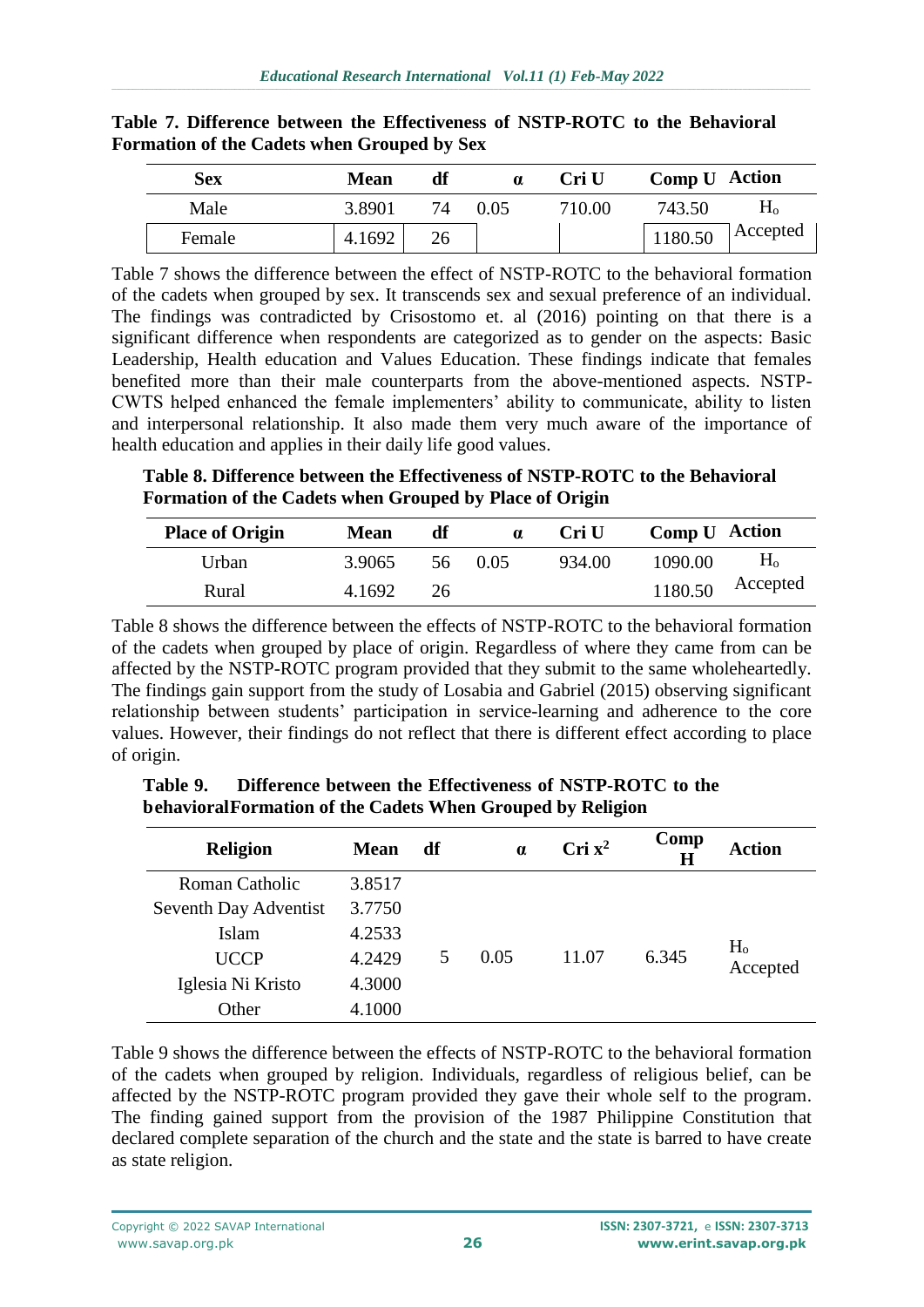| Occupation                 | <b>Mean</b> | df | $\alpha$      | $\rm{Cri}$ $\rm{x}^2$ | Comp H | <b>Action</b>  |
|----------------------------|-------------|----|---------------|-----------------------|--------|----------------|
| Work in the Government     | 4.1361      |    |               |                       |        |                |
| Work in the private sector | 4.2286      |    |               |                       |        |                |
| <b>Engage in Business</b>  | 4.1571      |    |               |                       |        | H <sub>o</sub> |
| OFW/OCW                    | 4.0000      |    | $6\quad 0.05$ | 12.592                | 6.190  | Accepted       |
| Farming/Fishing/Driving    | 3.8357      |    |               |                       |        |                |
| Unemployed                 | 3.6678      |    |               |                       |        |                |
| Others                     | 4.0250      |    |               |                       |        |                |

**Table 10. Difference between the Effectiveness of NSTP-ROTC to the BehavioralFormation of the Cadets When Grouped by Father's Occupation**

Table 10 shows the difference between the effects of NSTP-ROTC to the behavioral formation of the cadets when grouped by father's occupation. Hence, father's occupation had no effect on the formation of values, morale and outlook of a cadet as an effect of the NSTP-ROTC program. The study was supported Ameen (2009) explored the perceptions of administrators, instructors, teachers, cadets, and parents related to the effect of ROTC on citizenship, leadership, respect, self-discipline, respect for authority, and goal setting. Results were mixed. It can be construed that parents' occupation sometimes affect and sometimes do not affect the formation of values, morale and outlook of an NSTP-ROTC cadet.

**Table 11. Difference between the Effectiveness of NSTP-ROTC to the BehavioralFormation of the Cadets When Grouped by Mother's Occupation**

| Occupation                 | <b>Mean</b> | df | $\alpha$ | $\mathbf{Cri} \mathbf{x}^2$ | Comp H | <b>Action</b>           |
|----------------------------|-------------|----|----------|-----------------------------|--------|-------------------------|
| Work in the Government     | 3.8375      |    |          |                             |        |                         |
| Work in the private sector | 4.4111      |    |          |                             |        |                         |
| <b>Engage in Business</b>  | 4.1167      | 6  | 0.05     | 12.592                      | 9.803  | $\rm H_{o}$<br>Accepted |
| OFW/OCW                    | 4.2583      |    |          |                             |        |                         |
| Farming/Fishing/Driving    | 3.8609      |    |          |                             |        |                         |
| Unemployed                 | 3.7871      |    |          |                             |        |                         |
| Others                     | 4.0500      |    |          |                             |        |                         |

Table 11 shows the difference between the effects of NSTP-ROTC to the behavioral formation of the cadets when grouped by mother's occupation. Hence, mother's occupation had no effect on the formation of values, morale and outlook of a cadet as an effect of the NSTP-ROTC program. The study was supported by Ameen (2009) iterating the mixed result on the influence of parental occupation on the formation of values, morale and outlook of a cadet. Such result points to sometimes positive and negative effect to the individual. Further, as iterated by Balmeo et. al (2015) that effectiveness of the NSTP program in terms of formation of values, morale and outlooks comes from the program itself.

| Table 12. Difference between the Effectiveness of NSTP-ROTC to the Behavioral  |
|--------------------------------------------------------------------------------|
| <b>Formation of the Cadets When Grouped by Father's Educational Attainment</b> |

| <b>Educational Attainment</b>    | <b>Mean</b> | df | $\alpha$ | $\rm{Cri} \; \rm{x}^2$ | Comp H | <b>Action</b>         |
|----------------------------------|-------------|----|----------|------------------------|--------|-----------------------|
| <b>Elementary Level/Graduate</b> | 4.0048      |    | 0.05     | 11.07                  | 8.321  | $\rm H_o$<br>Accepted |
| High School Level/Graduate       | 3.8000      |    |          |                        |        |                       |
| <b>Secondary Post Graduate</b>   | 4.0500      |    |          |                        |        |                       |
| College Level                    | 3.8722      |    |          |                        |        |                       |
| Bachelor's Degree Holder         | 4.4300      |    |          |                        |        |                       |
| Graduate Degree Holder           | 4.2273      |    |          |                        |        |                       |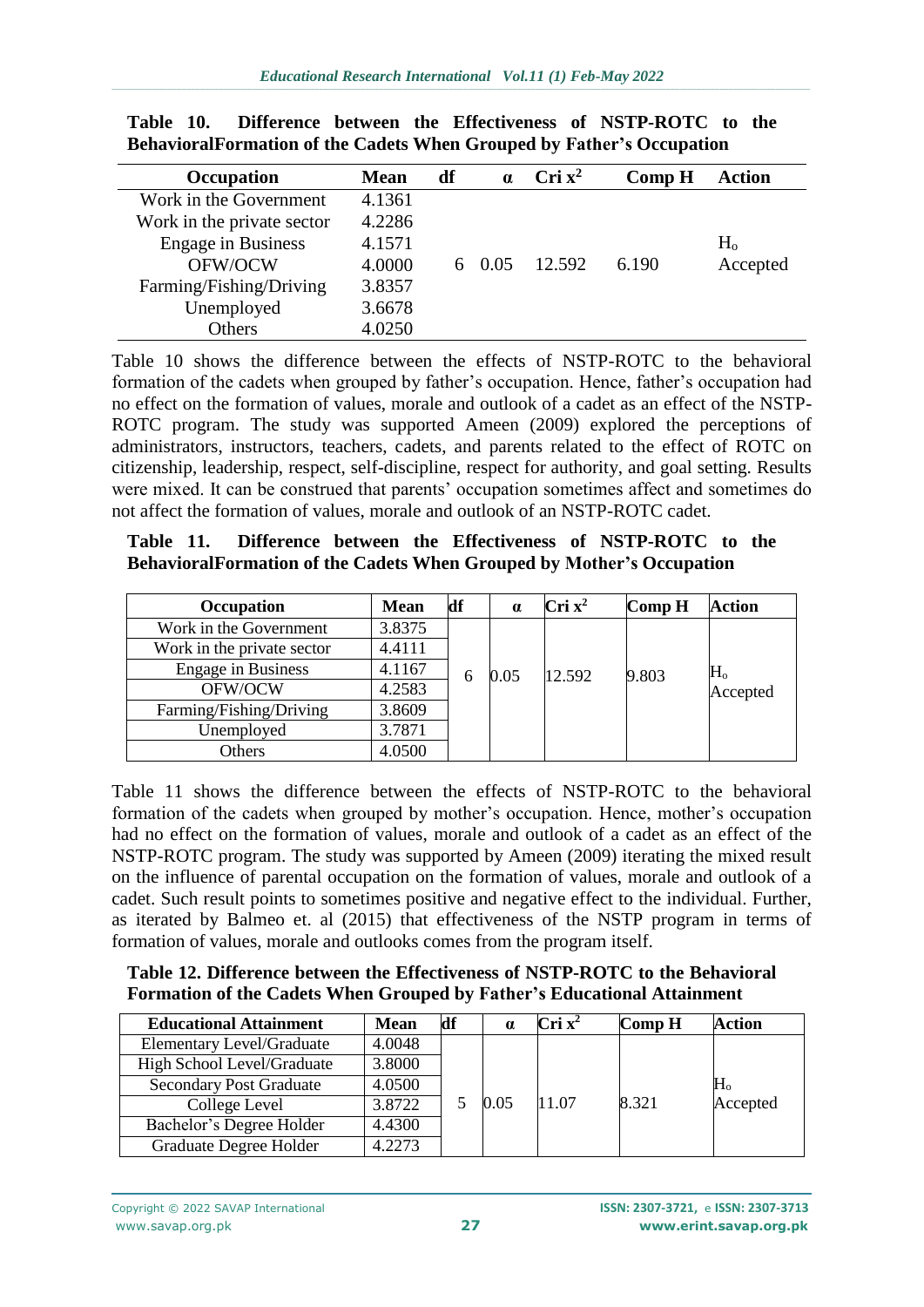Table 12 shows the difference between the effects of NSTP-ROTC to the behavioral formation of the cadets when grouped by father's educational attainment. Hence, father's educational attainment had no effect on the formation of values, morale and outlook of a cadet as an effect of the NSTP-ROTC program. The study gained support by the study of Losabia and Gabriel (2015) pointed out that participation in voluntary work during the undergraduate years enhances university students 'academic development, life-skills development, and sense of civic responsibility. It is the NSTP program which has the sole responsibility in the formation of the personality of the individual.

#### **Table 13. Difference between the Effect of NSTP-ROTC to the Behavioral Formation of the Cadets When Grouped by Mother's Educational Attainment**

| <b>Educational Attainment</b>    | <b>Mean</b> | df | $\alpha$ | $\rm{Cri}$ $\rm{x}^2$ | Comp H | Action                     |
|----------------------------------|-------------|----|----------|-----------------------|--------|----------------------------|
| <b>Elementary Level/Graduate</b> | 3,9000      |    | 0.05     |                       | 5.386  | H <sub>o</sub><br>Accepted |
| High School Level/Graduate       | 3.8350      |    |          | 11.07                 |        |                            |
| <b>Secondary Post Graduate</b>   | 3.9500      |    |          |                       |        |                            |
| College Level                    | 3.9778      |    |          |                       |        |                            |
| Bachelor's Degree Holder         | 4.2750      |    |          |                       |        |                            |
| Graduate Degree Holder           | 4.2273      |    |          |                       |        |                            |

Table 12 shows the difference between the effects of NSTP-ROTC to the behavioral formation of the Cadets when grouped by mother's educational attainment. Mother's educational attainment had no effect on the formation of values, morale and outlook of a cadet as an effect of the NSTP-ROTC program. The study gained support by the study of Losabia and Gabriel (2015) pointing on the role of the NSTP in the formation of values, morale and outlook of a cadet. It emphasizes that the said program enhances and moulded the character of an individual.

## **CONCLUSION**

NSTP-ROTC program was implemented in order to promote primarily humility and obedience among criminology student-cadets aside from its intent to develop and promote the physical, moral, spiritual, intellectual and social well-being of the students and focuses on activities that promote literacy, leadership, education and health to the community. It also includes the physical, mental, social, intellectual and spiritual development of every individual.

## **RECOMMENDATIONS**

Based on the summary of findings and the conclusion drawn, the following recommendations were offered:

1. The ROTC commandant and CWTS coordinators shall conduct an extensive leadership trainings on cadets emphasizing the importance of humility and obedience in a leadersubordinate leadership.

2. The ROTC commandant and CWTS coordinators shall involve the cadets with periodic lectures on love of country.

3. The 902nd ARESCOM should provide programs and activities that would enhance the youth the spirit of patriotism and nationalism.